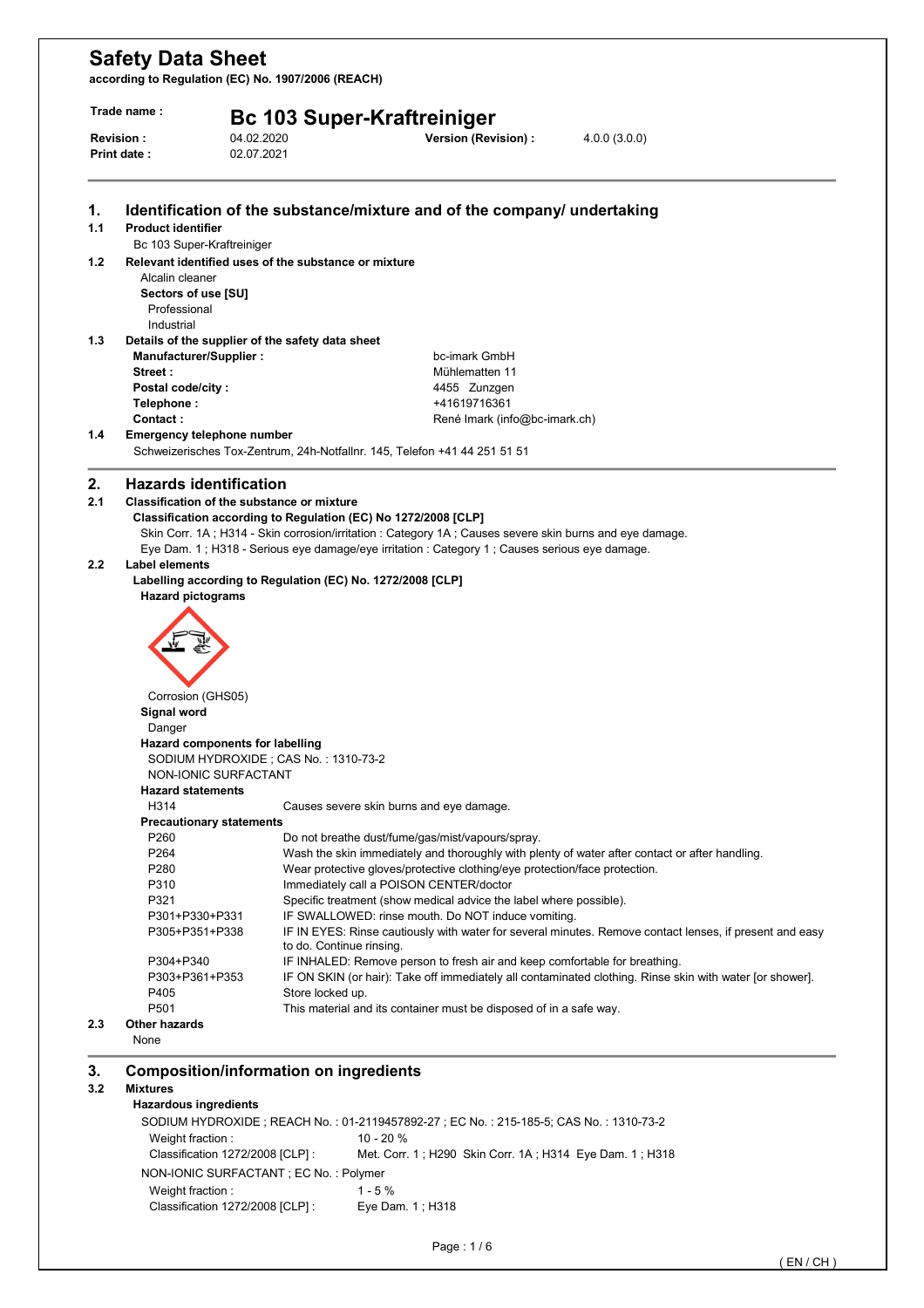**according to Regulation (EC) No. 1907/2006 (REACH)** 

| Trade name : |                                        | <b>Bc 103 Super-Kraftreiniger</b>                                                                                                                                                                               |  |  |  |  |  |
|--------------|----------------------------------------|-----------------------------------------------------------------------------------------------------------------------------------------------------------------------------------------------------------------|--|--|--|--|--|
|              | <b>Revision:</b><br><b>Print date:</b> | 04.02.2020<br>Version (Revision) :<br>4.0.0(3.0.0)<br>02.07.2021                                                                                                                                                |  |  |  |  |  |
|              | <b>Additional information</b>          |                                                                                                                                                                                                                 |  |  |  |  |  |
|              |                                        | Full text of H- and EUH-phrases: see section 16.<br>Regulation (EC) No. 648/2004: Labelling for contents                                                                                                        |  |  |  |  |  |
|              | non-ionic surfactants                  | < 5<br>$\%$                                                                                                                                                                                                     |  |  |  |  |  |
|              |                                        |                                                                                                                                                                                                                 |  |  |  |  |  |
| 4.           | <b>First aid measures</b>              |                                                                                                                                                                                                                 |  |  |  |  |  |
| 4.1          | <b>General information</b>             | Description of first aid measures                                                                                                                                                                               |  |  |  |  |  |
|              |                                        | When in doubt or if symptoms are observed, get medical advice.                                                                                                                                                  |  |  |  |  |  |
|              | <b>Following inhalation</b>            |                                                                                                                                                                                                                 |  |  |  |  |  |
|              |                                        | Remove casualty to fresh air and keep warm and at rest. Keep at rest. If breathing is irregular or stopped, administer artificial                                                                               |  |  |  |  |  |
|              | In case of skin contact                | respiration. If unconscious place in recovery position and seek medical advice.                                                                                                                                 |  |  |  |  |  |
|              |                                        | Immediately remove any contaminated clothing, shoes or stockings. Wash with plenty of water. Keep at rest. Call a physician                                                                                     |  |  |  |  |  |
|              | immediately.                           |                                                                                                                                                                                                                 |  |  |  |  |  |
|              | After eye contact                      | After contact with the eyes, rinse with water with the eyelids open for a sufficient length of time, then consult an ophthalmologist                                                                            |  |  |  |  |  |
|              |                                        | immediately. Flush with plenty of water (10-15 min.). Call a physician immediately.                                                                                                                             |  |  |  |  |  |
|              | After ingestion                        |                                                                                                                                                                                                                 |  |  |  |  |  |
|              |                                        | Call a physician immediately. Keep at rest. Do NOT induce vomiting. If accidentally swallowed rinse the mouth with plenty of water<br>(only if the person is conscious) and obtain immediate medical attention. |  |  |  |  |  |
| 4.2          |                                        | Most important symptoms and effects, both acute and delayed                                                                                                                                                     |  |  |  |  |  |
|              | No information available.              |                                                                                                                                                                                                                 |  |  |  |  |  |
| 4.3          |                                        | Indication of any immediate medical attention and special treatment needed                                                                                                                                      |  |  |  |  |  |
|              | None                                   |                                                                                                                                                                                                                 |  |  |  |  |  |
| 5.           |                                        | <b>Firefighting measures</b>                                                                                                                                                                                    |  |  |  |  |  |
|              |                                        | Co-ordinate fire-fighting measures to the fire surroundings.                                                                                                                                                    |  |  |  |  |  |
| 5.1          | <b>Extinguishing media</b>             |                                                                                                                                                                                                                 |  |  |  |  |  |
|              |                                        | Suitable extinguishing media<br>Foam Water spray jet Water mist Dry extinguishing powder Carbon dioxide (CO2)                                                                                                   |  |  |  |  |  |
| 5.2          |                                        | Special hazards arising from the substance or mixture                                                                                                                                                           |  |  |  |  |  |
|              | contact with metals.                   | Not combustible under normal conditions. In case of fire may be liberated: The product develops hydrogen in an aqueous solution in                                                                              |  |  |  |  |  |
| 5.3          | <b>Advice for firefighters</b>         |                                                                                                                                                                                                                 |  |  |  |  |  |
|              |                                        | Special protective equipment for firefighters<br>In case of fire: Wear self-contained breathing apparatus.                                                                                                      |  |  |  |  |  |
| 5.4          | <b>Additional information</b>          |                                                                                                                                                                                                                 |  |  |  |  |  |
|              |                                        | Do not allow run-off from fire-fighting to enter drains or water courses.                                                                                                                                       |  |  |  |  |  |
| 6.           |                                        | <b>Accidental release measures</b>                                                                                                                                                                              |  |  |  |  |  |
| 6.1          |                                        | Personal precautions, protective equipment and emergency procedures                                                                                                                                             |  |  |  |  |  |
|              |                                        | Provide adequate ventilation. Inhalation of vapours or spray/mists Avoid: See protective measures under point 7 and 8.                                                                                          |  |  |  |  |  |
| 6.2          | <b>Environmental precautions</b>       |                                                                                                                                                                                                                 |  |  |  |  |  |
|              |                                        | Do not allow to enter into surface water or drains, user solution (dilution) see also point 12.7. In case of gas escape or of entry into<br>waterways, soil or drains, inform the responsible authorities.      |  |  |  |  |  |
| 6.3          |                                        | Methods and material for containment and cleaning up                                                                                                                                                            |  |  |  |  |  |
|              | For cleaning up                        |                                                                                                                                                                                                                 |  |  |  |  |  |
|              |                                        | Soak up inert absorbent and dispose as waste requiring special attention. Prevent spread over a wide area (e.g. by containment or oil                                                                           |  |  |  |  |  |
| 6.4          | barriers).                             | Reference to other sections                                                                                                                                                                                     |  |  |  |  |  |
|              | None                                   |                                                                                                                                                                                                                 |  |  |  |  |  |
|              |                                        |                                                                                                                                                                                                                 |  |  |  |  |  |
| 7.<br>7.1    |                                        | <b>Handling and storage</b><br>Precautions for safe handling                                                                                                                                                    |  |  |  |  |  |
|              |                                        | Avoid contact with skin, eyes and clothes. When using do not eat, drink, smoke, sniff. Other regulations, restrictions and prohibition                                                                          |  |  |  |  |  |
|              |                                        | regulations To follow: Normal precautions taken when handling chemicals should be observed. Keep locked up. Prevent aerosol                                                                                     |  |  |  |  |  |
|              |                                        | formation. Do not breathe spray.                                                                                                                                                                                |  |  |  |  |  |
| 7.2          |                                        | Conditions for safe storage, including any incompatibilities<br>Requirements for storage rooms and vessels                                                                                                      |  |  |  |  |  |
|              |                                        | Keep/Store only in original container. Notice the directions for use on the label. Keep container tightly closed. Storage temperature: 5 -                                                                      |  |  |  |  |  |
|              |                                        | 30 °C. Always close containers tightly after the removal of product. Ensure adequate ventilation of the storage area. Store in<br>accordance with local official regulations.                                   |  |  |  |  |  |

#### **Hints on joint storage**

**Storage class (Switzerland):** 8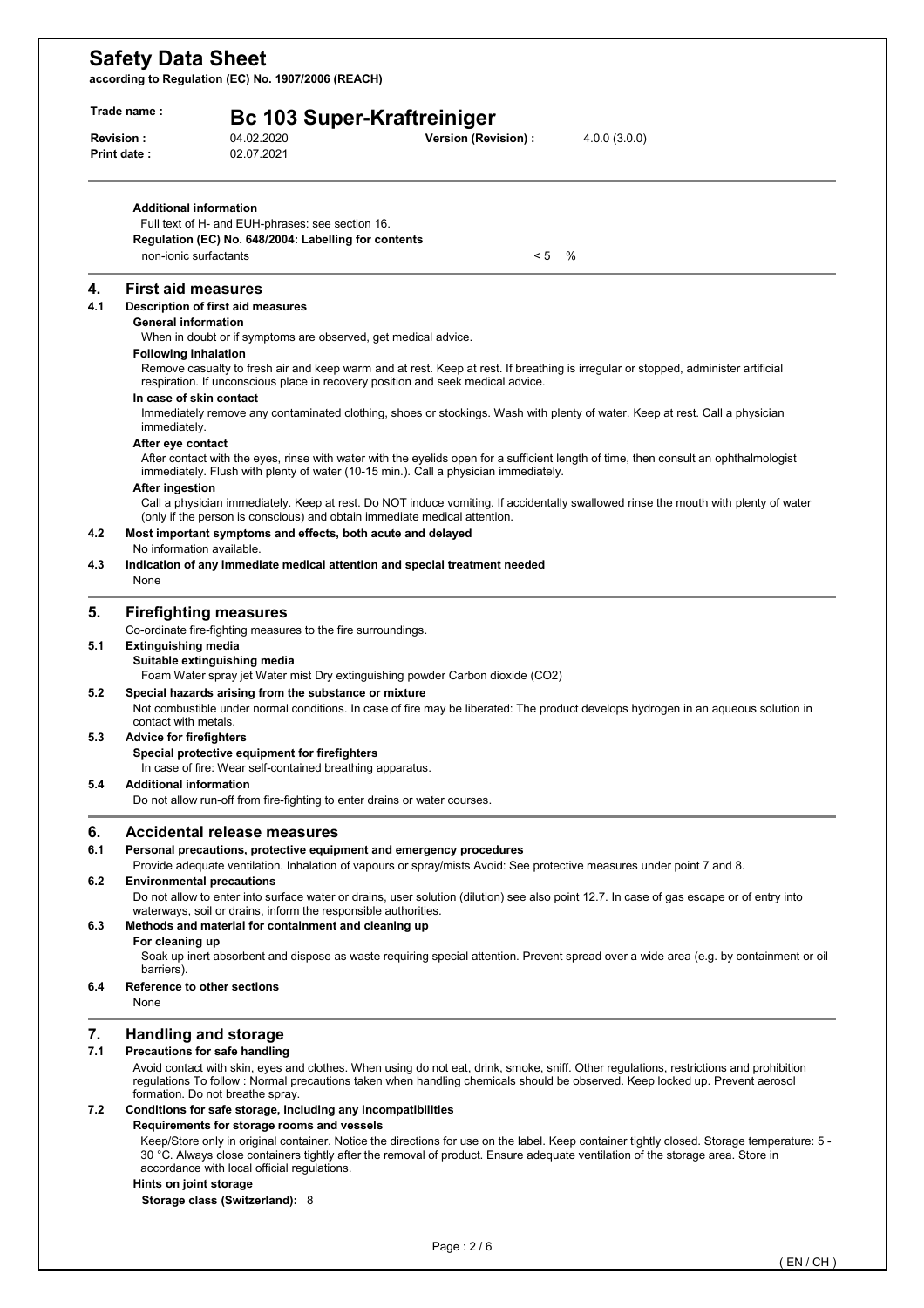**according to Regulation (EC) No. 1907/2006 (REACH)** 

|           | Trade name:                                                                                                                                                                                                              | <b>Bc 103 Super-Kraftreiniger</b>                                           |                                                                                                   |                                      |                                                                                                                                                                                                                                                                                                                                                                                                                                                                                                                                                                                                                                                                                                                                                                                                                              |  |
|-----------|--------------------------------------------------------------------------------------------------------------------------------------------------------------------------------------------------------------------------|-----------------------------------------------------------------------------|---------------------------------------------------------------------------------------------------|--------------------------------------|------------------------------------------------------------------------------------------------------------------------------------------------------------------------------------------------------------------------------------------------------------------------------------------------------------------------------------------------------------------------------------------------------------------------------------------------------------------------------------------------------------------------------------------------------------------------------------------------------------------------------------------------------------------------------------------------------------------------------------------------------------------------------------------------------------------------------|--|
|           | Revision:<br>04.02.2020<br>02.07.2021<br><b>Print date:</b>                                                                                                                                                              |                                                                             | Version (Revision) :                                                                              | 4.0.0(3.0.0)                         |                                                                                                                                                                                                                                                                                                                                                                                                                                                                                                                                                                                                                                                                                                                                                                                                                              |  |
| 7.3       | Storage class (TRGS 510): 8B<br>Do not store together with<br>Keep away from: Acid Oxidizing agent.<br>Further information on storage conditions<br>Shelf life from production: 2.5 years<br>Specific end use(s)<br>None |                                                                             |                                                                                                   |                                      |                                                                                                                                                                                                                                                                                                                                                                                                                                                                                                                                                                                                                                                                                                                                                                                                                              |  |
| 8.        | <b>Exposure controls/personal protection</b><br>be relaxed according to the risk.                                                                                                                                        |                                                                             |                                                                                                   |                                      | By law, the employer is obliged to carry out a risk assessment and to define suitable measures appropriate to the risk. If the threshold limit<br>in Section 8.1 as defined by the authorities is exceeded, all the protective measures listed in Section 8.2 must be applied and regular<br>measurements must be made in order to ensure compliance with the official threshold limits. The described measures must be applied in<br>every situation in which a risk cannot be excluded. If the assessment shows a low risk for endangering the employees, the measures can                                                                                                                                                                                                                                                 |  |
| 8.1       | <b>Control parameters</b>                                                                                                                                                                                                |                                                                             |                                                                                                   |                                      |                                                                                                                                                                                                                                                                                                                                                                                                                                                                                                                                                                                                                                                                                                                                                                                                                              |  |
|           | Occupational exposure limit values                                                                                                                                                                                       |                                                                             |                                                                                                   |                                      |                                                                                                                                                                                                                                                                                                                                                                                                                                                                                                                                                                                                                                                                                                                                                                                                                              |  |
|           | SODIUM HYDROXIDE; CAS No.: 1310-73-2<br>Limit value type (country of origin) :                                                                                                                                           |                                                                             |                                                                                                   |                                      |                                                                                                                                                                                                                                                                                                                                                                                                                                                                                                                                                                                                                                                                                                                                                                                                                              |  |
|           | Parameter:                                                                                                                                                                                                               | MAK (CH)<br>E: inhalable fraction                                           |                                                                                                   |                                      |                                                                                                                                                                                                                                                                                                                                                                                                                                                                                                                                                                                                                                                                                                                                                                                                                              |  |
|           | Limit value :                                                                                                                                                                                                            | 2 mg/m $3$                                                                  |                                                                                                   |                                      |                                                                                                                                                                                                                                                                                                                                                                                                                                                                                                                                                                                                                                                                                                                                                                                                                              |  |
|           | Remark :                                                                                                                                                                                                                 | <b>SSC</b>                                                                  |                                                                                                   |                                      |                                                                                                                                                                                                                                                                                                                                                                                                                                                                                                                                                                                                                                                                                                                                                                                                                              |  |
|           | Version:                                                                                                                                                                                                                 | 31.01.2020                                                                  |                                                                                                   |                                      |                                                                                                                                                                                                                                                                                                                                                                                                                                                                                                                                                                                                                                                                                                                                                                                                                              |  |
|           | Limit value type (country of origin) :                                                                                                                                                                                   | STEL (CH)                                                                   |                                                                                                   |                                      |                                                                                                                                                                                                                                                                                                                                                                                                                                                                                                                                                                                                                                                                                                                                                                                                                              |  |
|           | Parameter:                                                                                                                                                                                                               | E: inhalable fraction                                                       |                                                                                                   |                                      |                                                                                                                                                                                                                                                                                                                                                                                                                                                                                                                                                                                                                                                                                                                                                                                                                              |  |
|           | Limit value:                                                                                                                                                                                                             | 2 mg/m <sup>3</sup>                                                         |                                                                                                   |                                      |                                                                                                                                                                                                                                                                                                                                                                                                                                                                                                                                                                                                                                                                                                                                                                                                                              |  |
|           | Remark :                                                                                                                                                                                                                 | SSC                                                                         |                                                                                                   |                                      |                                                                                                                                                                                                                                                                                                                                                                                                                                                                                                                                                                                                                                                                                                                                                                                                                              |  |
|           | Version:                                                                                                                                                                                                                 | 31.01.2020                                                                  |                                                                                                   |                                      |                                                                                                                                                                                                                                                                                                                                                                                                                                                                                                                                                                                                                                                                                                                                                                                                                              |  |
|           | Limit value type (country of origin) :<br>Limit value :                                                                                                                                                                  | STEL (CH)                                                                   |                                                                                                   |                                      |                                                                                                                                                                                                                                                                                                                                                                                                                                                                                                                                                                                                                                                                                                                                                                                                                              |  |
|           | Remark:                                                                                                                                                                                                                  | 2 mg/m $3$<br>#e SSC                                                        |                                                                                                   |                                      |                                                                                                                                                                                                                                                                                                                                                                                                                                                                                                                                                                                                                                                                                                                                                                                                                              |  |
|           | Version:                                                                                                                                                                                                                 | 01.01.2013                                                                  |                                                                                                   |                                      |                                                                                                                                                                                                                                                                                                                                                                                                                                                                                                                                                                                                                                                                                                                                                                                                                              |  |
| 8.2       | <b>Exposure controls</b><br>Personal protection equipment<br>Wash hands before breaks and after work.<br>Eye/face protection                                                                                             |                                                                             |                                                                                                   |                                      |                                                                                                                                                                                                                                                                                                                                                                                                                                                                                                                                                                                                                                                                                                                                                                                                                              |  |
|           |                                                                                                                                                                                                                          |                                                                             |                                                                                                   |                                      |                                                                                                                                                                                                                                                                                                                                                                                                                                                                                                                                                                                                                                                                                                                                                                                                                              |  |
|           | Use safety glasses or face protection to EN 166.                                                                                                                                                                         |                                                                             |                                                                                                   |                                      |                                                                                                                                                                                                                                                                                                                                                                                                                                                                                                                                                                                                                                                                                                                                                                                                                              |  |
|           | <b>Skin protection</b>                                                                                                                                                                                                   |                                                                             |                                                                                                   |                                      |                                                                                                                                                                                                                                                                                                                                                                                                                                                                                                                                                                                                                                                                                                                                                                                                                              |  |
|           | <b>Hand protection</b>                                                                                                                                                                                                   |                                                                             |                                                                                                   |                                      |                                                                                                                                                                                                                                                                                                                                                                                                                                                                                                                                                                                                                                                                                                                                                                                                                              |  |
|           | <b>Body protection</b>                                                                                                                                                                                                   | at least rinsed off under a running tap. Rub greasy ointment into the skin. |                                                                                                   |                                      | Suitable chemical resistant protective gloves according to ISO EN 374-1:2016: Type A or B, Permeation resistance (penetration<br>resistance): 30 minutes. Material: Nitrile. thickness >= 0.38 mm. Glove recommendation: Sol-Vex 37-675 (Type A, thickness 0.38<br>mm, test chemicals used: J,K,L,O,P,T) or Sol-Vex 37-185 (Type A, thickness 0.56 mm, test chemicals used: A,G,J,K,L,P,T) This<br>information is based on the manufacturer's specifications. It should be noted that the daily service life of a chemical protective glove<br>in practice (due to many influencing factors such as e.g. heat) may be shorter than the permeation time determined according to EN<br>374. The service life of a glove can be considerably prolonged, if it is regularly washed with soap and water after work is finished or |  |
|           |                                                                                                                                                                                                                          |                                                                             | Wear suitable protective clothing to EN 14605, EN 20344, EN 20345: protective clothing and boots. |                                      |                                                                                                                                                                                                                                                                                                                                                                                                                                                                                                                                                                                                                                                                                                                                                                                                                              |  |
|           | <b>Respiratory protection</b>                                                                                                                                                                                            |                                                                             |                                                                                                   |                                      |                                                                                                                                                                                                                                                                                                                                                                                                                                                                                                                                                                                                                                                                                                                                                                                                                              |  |
|           | EN 143, EN 14387. None, if handled according to order.                                                                                                                                                                   |                                                                             |                                                                                                   |                                      |                                                                                                                                                                                                                                                                                                                                                                                                                                                                                                                                                                                                                                                                                                                                                                                                                              |  |
|           | <b>Physical and chemical properties</b><br>Information on basic physical and chemical properties<br>Appearance                                                                                                           |                                                                             |                                                                                                   |                                      |                                                                                                                                                                                                                                                                                                                                                                                                                                                                                                                                                                                                                                                                                                                                                                                                                              |  |
|           | <b>Physical state: Liquid</b><br><b>Colour</b> : light beige (batch-related color differences possible)                                                                                                                  |                                                                             |                                                                                                   |                                      |                                                                                                                                                                                                                                                                                                                                                                                                                                                                                                                                                                                                                                                                                                                                                                                                                              |  |
|           | <b>Odour: odourless</b><br>Safety characteristics                                                                                                                                                                        |                                                                             |                                                                                                   |                                      |                                                                                                                                                                                                                                                                                                                                                                                                                                                                                                                                                                                                                                                                                                                                                                                                                              |  |
|           | Initial boiling point and boiling                                                                                                                                                                                        |                                                                             |                                                                                                   |                                      |                                                                                                                                                                                                                                                                                                                                                                                                                                                                                                                                                                                                                                                                                                                                                                                                                              |  |
|           | range :                                                                                                                                                                                                                  | (1013 hPa)                                                                  |                                                                                                   | not applicable                       |                                                                                                                                                                                                                                                                                                                                                                                                                                                                                                                                                                                                                                                                                                                                                                                                                              |  |
|           | Flash point:                                                                                                                                                                                                             |                                                                             |                                                                                                   | not applicable                       |                                                                                                                                                                                                                                                                                                                                                                                                                                                                                                                                                                                                                                                                                                                                                                                                                              |  |
|           | Vapour pressure :                                                                                                                                                                                                        | (50 °C)                                                                     |                                                                                                   | not applicable                       |                                                                                                                                                                                                                                                                                                                                                                                                                                                                                                                                                                                                                                                                                                                                                                                                                              |  |
|           | Density :                                                                                                                                                                                                                | (20 °C)                                                                     |                                                                                                   | 1.15                                 | g/cm <sup>3</sup>                                                                                                                                                                                                                                                                                                                                                                                                                                                                                                                                                                                                                                                                                                                                                                                                            |  |
| 9.<br>9.1 | Solvent separation test :<br>Solubility in water:                                                                                                                                                                        | (20 °C)                                                                     |                                                                                                   | not applicable<br>well water-solubly |                                                                                                                                                                                                                                                                                                                                                                                                                                                                                                                                                                                                                                                                                                                                                                                                                              |  |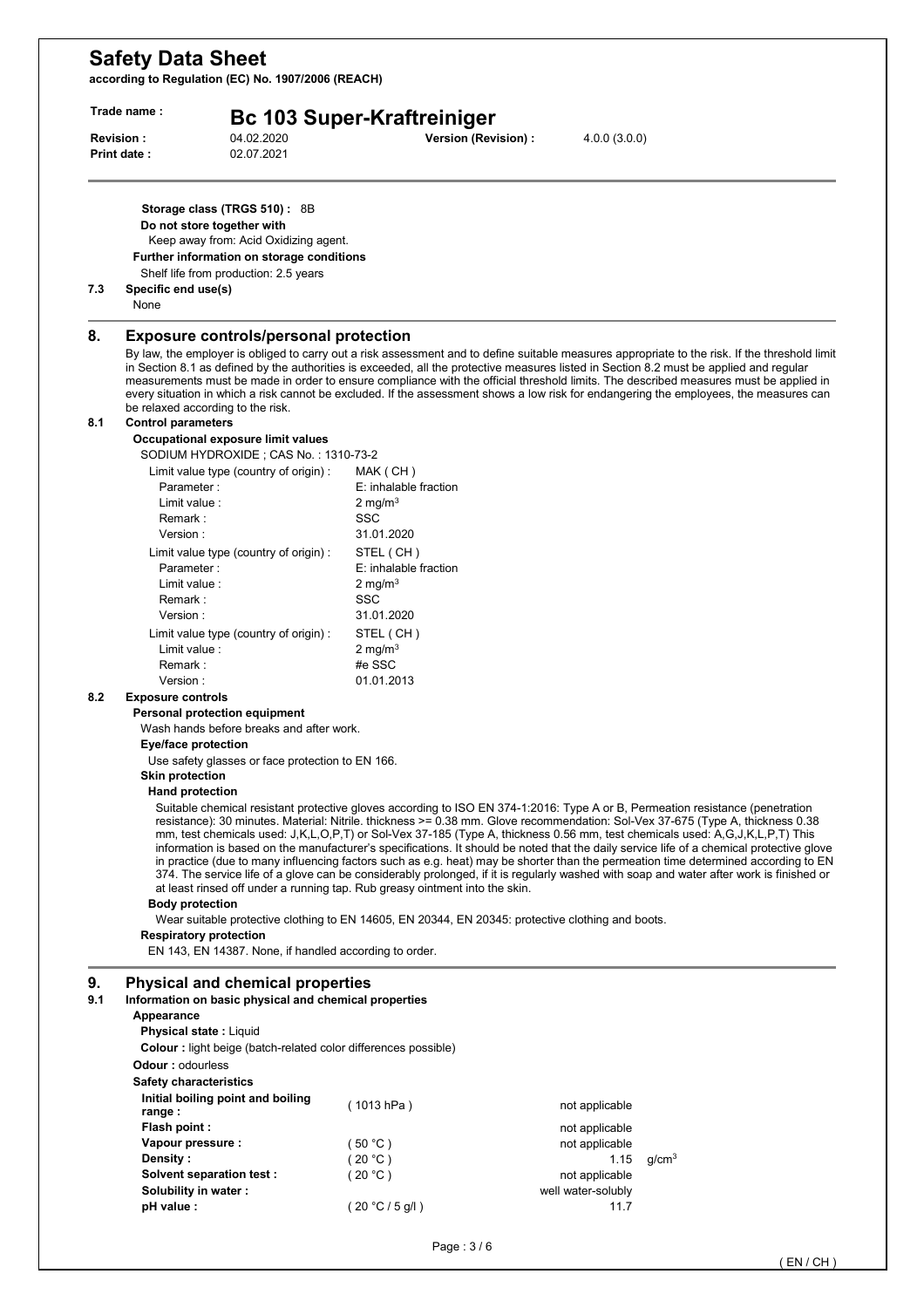**according to Regulation (EC) No. 1907/2006 (REACH)** 

|                     | 04.02.2020<br><b>Revision:</b><br>02.07.2021<br>Print date:                                       | <b>Bc 103 Super-Kraftreiniger</b> | Version (Revision) :                                                       | 4.0.0(3.0.0) |                                                                                                                                        |
|---------------------|---------------------------------------------------------------------------------------------------|-----------------------------------|----------------------------------------------------------------------------|--------------|----------------------------------------------------------------------------------------------------------------------------------------|
|                     |                                                                                                   |                                   |                                                                            |              |                                                                                                                                        |
|                     | Viscosity;                                                                                        | $(5^{\circ}$ C)                   | approx.                                                                    | 5            | mPa*s                                                                                                                                  |
| 9.2                 | <b>Viscosity:</b><br><b>Other information</b>                                                     | (20 °C)                           | approx.                                                                    | 4            | mPa*s                                                                                                                                  |
|                     | None                                                                                              |                                   |                                                                            |              |                                                                                                                                        |
| 10.                 | <b>Stability and reactivity</b>                                                                   |                                   |                                                                            |              |                                                                                                                                        |
| 10.1                | Reactivity<br>No information available.                                                           |                                   |                                                                            |              |                                                                                                                                        |
| 10.2                | <b>Chemical stability</b>                                                                         |                                   |                                                                            |              |                                                                                                                                        |
|                     | No information available.                                                                         |                                   |                                                                            |              |                                                                                                                                        |
| 10.3                | Possibility of hazardous reactions                                                                |                                   |                                                                            |              |                                                                                                                                        |
| 10.4                | No information available.<br><b>Conditions to avoid</b>                                           |                                   |                                                                            |              |                                                                                                                                        |
|                     | Stable under recommended storage and handling conditions (See section 7).                         |                                   |                                                                            |              |                                                                                                                                        |
| 10.5                | Incompatible materials                                                                            |                                   |                                                                            |              |                                                                                                                                        |
|                     | Acid Keep away from: Oxidizing agent.                                                             |                                   |                                                                            |              |                                                                                                                                        |
| 10.6                | Hazardous decomposition products<br>None known.                                                   |                                   |                                                                            |              |                                                                                                                                        |
|                     |                                                                                                   |                                   |                                                                            |              |                                                                                                                                        |
| 11.                 | <b>Toxicological information</b>                                                                  |                                   |                                                                            |              |                                                                                                                                        |
| 11.1                | Information on hazard classes as defined in Regulation (EC) No 1272/2008<br><b>Acute toxicity</b> |                                   |                                                                            |              |                                                                                                                                        |
|                     | <b>Acute oral toxicity</b>                                                                        |                                   |                                                                            |              |                                                                                                                                        |
|                     | Parameter:                                                                                        |                                   | LD50 (NON-IONIC SURFACTANT)                                                |              |                                                                                                                                        |
|                     | Exposure route :                                                                                  | Oral                              |                                                                            |              |                                                                                                                                        |
|                     | Species :                                                                                         | Rat                               |                                                                            |              |                                                                                                                                        |
|                     | Effective dose:<br>Acute dermal toxicity                                                          | 2000 mg/kg                        |                                                                            |              |                                                                                                                                        |
|                     | Parameter:                                                                                        |                                   | LD50 (NON-IONIC SURFACTANT)                                                |              |                                                                                                                                        |
|                     | Exposure route :                                                                                  | Dermal                            |                                                                            |              |                                                                                                                                        |
|                     | Species :                                                                                         | Rabbit                            |                                                                            |              |                                                                                                                                        |
|                     |                                                                                                   | 2000 mg/kg                        |                                                                            |              |                                                                                                                                        |
|                     | Effective dose:                                                                                   |                                   |                                                                            |              |                                                                                                                                        |
|                     | Information on other hazards                                                                      |                                   |                                                                            |              |                                                                                                                                        |
|                     | Other adverse effects                                                                             |                                   |                                                                            |              | Prolonged or repeated contact with skin or mucous membrane result in irritation symptoms such as redness, blistering, dermatitis, etc. |
|                     |                                                                                                   |                                   |                                                                            |              | Eye contact: Causes burns. Inhaling: in high concentration irritations of the mucous membranes possible. After swallowing: Causes      |
|                     | calculation method of the Preparations Directive (1999/45/EC).                                    |                                   |                                                                            |              | burns at mouth, throat, mucous membrane, esophagus, stomach, intestine. The classification was carried out according to the            |
|                     | <b>Ecological information</b>                                                                     |                                   |                                                                            |              |                                                                                                                                        |
|                     | <b>Toxicity</b>                                                                                   |                                   |                                                                            |              |                                                                                                                                        |
|                     | <b>Aquatic toxicity</b><br>Acute (short-term) fish toxicity                                       |                                   |                                                                            |              |                                                                                                                                        |
|                     | Parameter:                                                                                        |                                   | LC50 (SODIUM HYDROXIDE; CAS No.: 1310-73-2)                                |              |                                                                                                                                        |
|                     | Species:                                                                                          |                                   | Gambusia affinis (Mosquito fish)                                           |              |                                                                                                                                        |
|                     | Effective dose:                                                                                   | $125$ mg/l                        |                                                                            |              |                                                                                                                                        |
|                     | Exposure time :                                                                                   | 96 h                              |                                                                            |              |                                                                                                                                        |
|                     | Parameter:<br>Species:                                                                            |                                   | LC50 (SODIUM HYDROXIDE; CAS No.: 1310-73-2)<br>Poecilia reticulata (Guppy) |              |                                                                                                                                        |
|                     | Effective dose:                                                                                   | $145$ mg/l                        |                                                                            |              |                                                                                                                                        |
|                     | Exposure time :                                                                                   | 24 h                              |                                                                            |              |                                                                                                                                        |
|                     | Parameter:                                                                                        |                                   | LC50 (NON-IONIC SURFACTANT)                                                |              |                                                                                                                                        |
|                     | Species:<br>Effective dose:                                                                       | $> 100.81$ mg/l                   | Acute (short-term) fish toxicity                                           |              |                                                                                                                                        |
|                     | Exposure time :                                                                                   | 96 h                              |                                                                            |              |                                                                                                                                        |
|                     | Acute (short-term) toxicity to crustacea                                                          |                                   |                                                                            |              |                                                                                                                                        |
|                     | Parameter:                                                                                        |                                   | EC50 (SODIUM HYDROXIDE; CAS No.: 1310-73-2)                                |              |                                                                                                                                        |
|                     | Species:                                                                                          | Ceriodaphnia spec                 |                                                                            |              |                                                                                                                                        |
|                     | Effective dose:<br>Exposure time :                                                                | 40.4 mg/l<br>48 h                 |                                                                            |              |                                                                                                                                        |
|                     | Parameter:                                                                                        |                                   | EC50 (NON-IONIC SURFACTANT)                                                |              |                                                                                                                                        |
| 11.2<br>12.<br>12.1 | Species :<br>Effective dose:                                                                      | $> 100$ mg/l                      | Daphnia magna (Big water flea)                                             |              |                                                                                                                                        |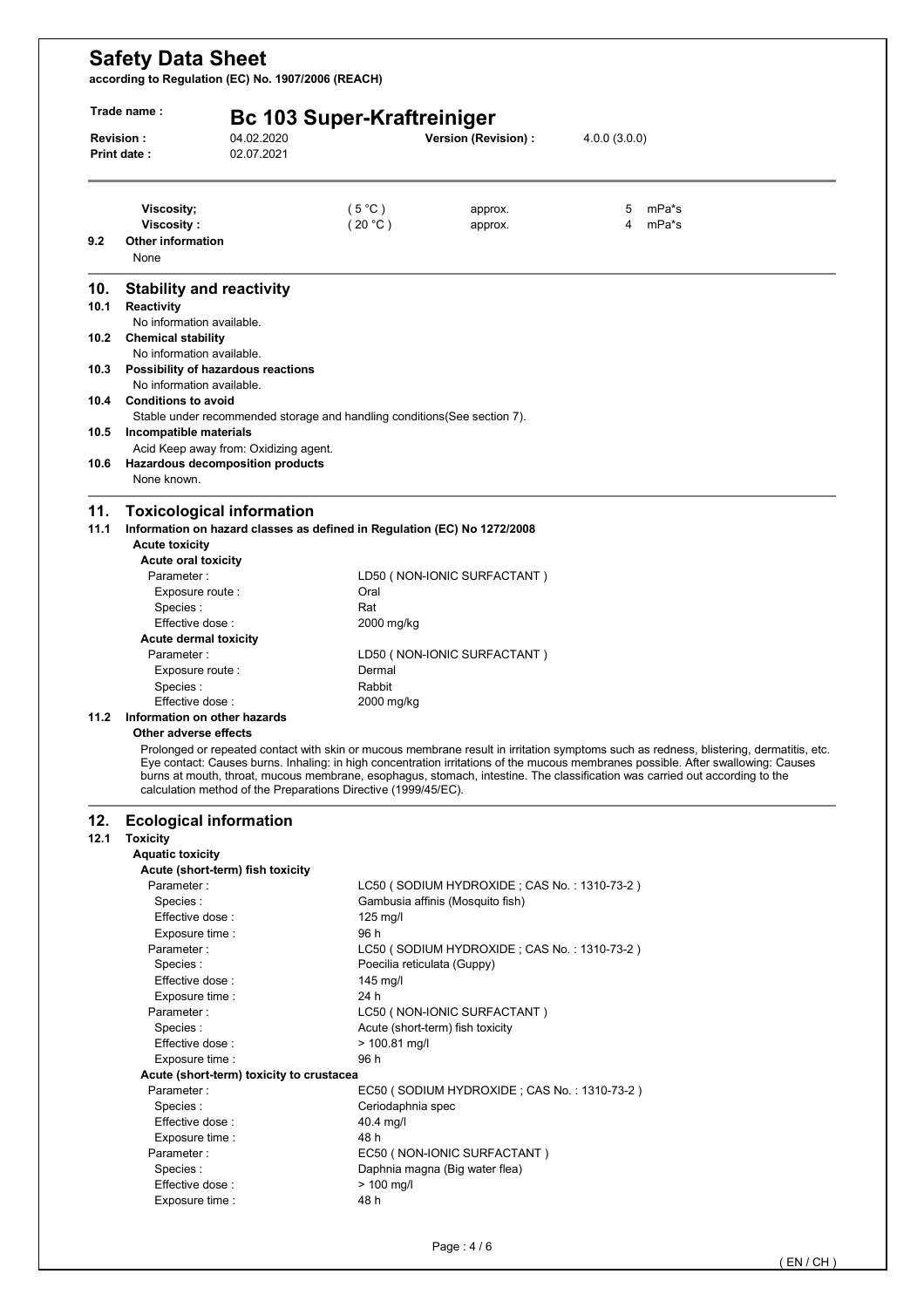**according to Regulation (EC) No. 1907/2006 (REACH)** 

| Trade name : |                                                                                                                                                                                                                                                                                                                                                                                                                                                                           | <b>Bc 103 Super-Kraftreiniger</b>                                                                                            |                                                                                                                                                                                      |                                                                                                                                                                                                                                                                                                                                                                                                                |  |  |
|--------------|---------------------------------------------------------------------------------------------------------------------------------------------------------------------------------------------------------------------------------------------------------------------------------------------------------------------------------------------------------------------------------------------------------------------------------------------------------------------------|------------------------------------------------------------------------------------------------------------------------------|--------------------------------------------------------------------------------------------------------------------------------------------------------------------------------------|----------------------------------------------------------------------------------------------------------------------------------------------------------------------------------------------------------------------------------------------------------------------------------------------------------------------------------------------------------------------------------------------------------------|--|--|
|              | Revision:<br>Print date:                                                                                                                                                                                                                                                                                                                                                                                                                                                  | 04.02.2020<br>02.07.2021                                                                                                     | Version (Revision) :                                                                                                                                                                 | 4.0.0(3.0.0)                                                                                                                                                                                                                                                                                                                                                                                                   |  |  |
|              |                                                                                                                                                                                                                                                                                                                                                                                                                                                                           |                                                                                                                              | Acute (short-term) toxicity to aquatic algae and cyanobacteria                                                                                                                       |                                                                                                                                                                                                                                                                                                                                                                                                                |  |  |
|              | Parameter:                                                                                                                                                                                                                                                                                                                                                                                                                                                                |                                                                                                                              | EC50 (NON-IONIC SURFACTANT)                                                                                                                                                          |                                                                                                                                                                                                                                                                                                                                                                                                                |  |  |
|              | Species:                                                                                                                                                                                                                                                                                                                                                                                                                                                                  |                                                                                                                              | Acute (short-term) toxicity to aquatic algae and cyanobacteria                                                                                                                       |                                                                                                                                                                                                                                                                                                                                                                                                                |  |  |
|              | Effective dose:                                                                                                                                                                                                                                                                                                                                                                                                                                                           |                                                                                                                              | 27.22 mg/l                                                                                                                                                                           |                                                                                                                                                                                                                                                                                                                                                                                                                |  |  |
|              | Exposure time :                                                                                                                                                                                                                                                                                                                                                                                                                                                           |                                                                                                                              | 72 h                                                                                                                                                                                 |                                                                                                                                                                                                                                                                                                                                                                                                                |  |  |
| 12.2         | Persistence and degradability                                                                                                                                                                                                                                                                                                                                                                                                                                             |                                                                                                                              |                                                                                                                                                                                      |                                                                                                                                                                                                                                                                                                                                                                                                                |  |  |
|              | <b>Biodegradation</b>                                                                                                                                                                                                                                                                                                                                                                                                                                                     |                                                                                                                              |                                                                                                                                                                                      |                                                                                                                                                                                                                                                                                                                                                                                                                |  |  |
|              | Parameter:                                                                                                                                                                                                                                                                                                                                                                                                                                                                |                                                                                                                              | Biodegradation (NON-IONIC SURFACTANT)                                                                                                                                                |                                                                                                                                                                                                                                                                                                                                                                                                                |  |  |
|              |                                                                                                                                                                                                                                                                                                                                                                                                                                                                           |                                                                                                                              | Degree of elimination                                                                                                                                                                |                                                                                                                                                                                                                                                                                                                                                                                                                |  |  |
|              | Value                                                                                                                                                                                                                                                                                                                                                                                                                                                                     |                                                                                                                              | 100 %                                                                                                                                                                                |                                                                                                                                                                                                                                                                                                                                                                                                                |  |  |
|              | Period:                                                                                                                                                                                                                                                                                                                                                                                                                                                                   |                                                                                                                              | 28 D                                                                                                                                                                                 |                                                                                                                                                                                                                                                                                                                                                                                                                |  |  |
|              | Evaluation :                                                                                                                                                                                                                                                                                                                                                                                                                                                              |                                                                                                                              | Readily biodegradable (according to OECD criteria).                                                                                                                                  |                                                                                                                                                                                                                                                                                                                                                                                                                |  |  |
|              | Method:                                                                                                                                                                                                                                                                                                                                                                                                                                                                   | available to them at their direct request.                                                                                   | OECD 301E                                                                                                                                                                            | Regulation on Detergents (EC) No 648/2004, respectively Chemical Risk Reduction Regulation 814.81 (ChemRRV): The surfactant(s)<br>contained in this preparation complies (comply) with the biodegradability criteria as laid down in Regulation (EC) No. 648/2004 on<br>detergents. Data to support this assertion are held at the disposal of the competent authorities of the Member States and will be made |  |  |
| 12.3         | <b>Bioaccumulative potential</b><br>No information available.                                                                                                                                                                                                                                                                                                                                                                                                             |                                                                                                                              |                                                                                                                                                                                      |                                                                                                                                                                                                                                                                                                                                                                                                                |  |  |
| 12.4         | Mobility in soil                                                                                                                                                                                                                                                                                                                                                                                                                                                          |                                                                                                                              |                                                                                                                                                                                      |                                                                                                                                                                                                                                                                                                                                                                                                                |  |  |
|              | No information available.                                                                                                                                                                                                                                                                                                                                                                                                                                                 |                                                                                                                              |                                                                                                                                                                                      |                                                                                                                                                                                                                                                                                                                                                                                                                |  |  |
| 12.5         |                                                                                                                                                                                                                                                                                                                                                                                                                                                                           | <b>Results of PBT and vPvB assessment</b>                                                                                    |                                                                                                                                                                                      |                                                                                                                                                                                                                                                                                                                                                                                                                |  |  |
|              |                                                                                                                                                                                                                                                                                                                                                                                                                                                                           |                                                                                                                              | The substances in the mixture do not meet the PBT/vPvB criteria according to REACH, annex XIII.                                                                                      |                                                                                                                                                                                                                                                                                                                                                                                                                |  |  |
| 12.6         |                                                                                                                                                                                                                                                                                                                                                                                                                                                                           | <b>Endocrine disrupting properties</b>                                                                                       |                                                                                                                                                                                      |                                                                                                                                                                                                                                                                                                                                                                                                                |  |  |
|              | No information available.                                                                                                                                                                                                                                                                                                                                                                                                                                                 |                                                                                                                              |                                                                                                                                                                                      |                                                                                                                                                                                                                                                                                                                                                                                                                |  |  |
| 12.7         | Other adverse effects                                                                                                                                                                                                                                                                                                                                                                                                                                                     |                                                                                                                              |                                                                                                                                                                                      |                                                                                                                                                                                                                                                                                                                                                                                                                |  |  |
| 12.8         | No information available.                                                                                                                                                                                                                                                                                                                                                                                                                                                 |                                                                                                                              |                                                                                                                                                                                      |                                                                                                                                                                                                                                                                                                                                                                                                                |  |  |
|              | Additional ecotoxicological information<br>The sewage liberated during use can be emptied into drains after separation of the solid material part and with preceeding<br>neutralization. When leading acid or alkaline products into sewage disposal plants, the waste water lead in must not be above or below a<br>ph-value of 6.5 to 9, for a displacement of the ph-value may cause disturbances in sewers and biological sewage works. Local rules<br>have priority. |                                                                                                                              |                                                                                                                                                                                      |                                                                                                                                                                                                                                                                                                                                                                                                                |  |  |
| 13.<br>13.1  | <b>Waste treatment methods</b><br>After intended use<br>52402 Lyes                                                                                                                                                                                                                                                                                                                                                                                                        | <b>Disposal considerations</b><br>Directive 2008/98/EC (Waste Framework Directive)<br>contaminated packages may be recycled. | Product residues are considered as special refuse and are by the label "special refuse" and the waste code to be marked. Non-<br>Waste codes/waste designations according to EWC/AVV | EU: Waste code (2008/98/EG): 20 01 15 <sup>*</sup> // CH: Waste code (VeVA, SR 814.610): 20 01 15 S // AT: Waste code (ÖNORM S 2100):                                                                                                                                                                                                                                                                          |  |  |
| 14.<br>14.1  | <b>Transport information</b><br><b>UN number</b>                                                                                                                                                                                                                                                                                                                                                                                                                          |                                                                                                                              |                                                                                                                                                                                      |                                                                                                                                                                                                                                                                                                                                                                                                                |  |  |
|              | <b>UN 1824</b>                                                                                                                                                                                                                                                                                                                                                                                                                                                            |                                                                                                                              |                                                                                                                                                                                      |                                                                                                                                                                                                                                                                                                                                                                                                                |  |  |
| 14.2         | UN proper shipping name<br>Land transport (ADR/RID)                                                                                                                                                                                                                                                                                                                                                                                                                       | SODIUM HYDROXIDE, SOLUTION                                                                                                   |                                                                                                                                                                                      |                                                                                                                                                                                                                                                                                                                                                                                                                |  |  |
|              | Sea transport (IMDG)                                                                                                                                                                                                                                                                                                                                                                                                                                                      | SODIUM HYDROXIDE, SOLUTION                                                                                                   |                                                                                                                                                                                      |                                                                                                                                                                                                                                                                                                                                                                                                                |  |  |
|              |                                                                                                                                                                                                                                                                                                                                                                                                                                                                           | Air transport (ICAO-TI / IATA-DGR)<br>SODIUM HYDROXIDE, SOLUTION                                                             |                                                                                                                                                                                      |                                                                                                                                                                                                                                                                                                                                                                                                                |  |  |
| 14.3         | Transport hazard class(es)                                                                                                                                                                                                                                                                                                                                                                                                                                                |                                                                                                                              |                                                                                                                                                                                      |                                                                                                                                                                                                                                                                                                                                                                                                                |  |  |
|              | Land transport (ADR/RID)                                                                                                                                                                                                                                                                                                                                                                                                                                                  |                                                                                                                              |                                                                                                                                                                                      |                                                                                                                                                                                                                                                                                                                                                                                                                |  |  |
|              | Class(es):                                                                                                                                                                                                                                                                                                                                                                                                                                                                |                                                                                                                              | 8                                                                                                                                                                                    |                                                                                                                                                                                                                                                                                                                                                                                                                |  |  |
|              | <b>Classification code:</b>                                                                                                                                                                                                                                                                                                                                                                                                                                               |                                                                                                                              | C <sub>5</sub>                                                                                                                                                                       |                                                                                                                                                                                                                                                                                                                                                                                                                |  |  |
|              |                                                                                                                                                                                                                                                                                                                                                                                                                                                                           | Hazard identification number (Kemler No.) : 80                                                                               |                                                                                                                                                                                      |                                                                                                                                                                                                                                                                                                                                                                                                                |  |  |
|              |                                                                                                                                                                                                                                                                                                                                                                                                                                                                           | Tunnel restriction code:                                                                                                     | E.                                                                                                                                                                                   |                                                                                                                                                                                                                                                                                                                                                                                                                |  |  |
|              | Special provisions :<br>Hazard label(s):                                                                                                                                                                                                                                                                                                                                                                                                                                  |                                                                                                                              | $LQ$ 1 $\cdot$ E 2<br>8                                                                                                                                                              |                                                                                                                                                                                                                                                                                                                                                                                                                |  |  |
|              |                                                                                                                                                                                                                                                                                                                                                                                                                                                                           |                                                                                                                              |                                                                                                                                                                                      |                                                                                                                                                                                                                                                                                                                                                                                                                |  |  |
|              | Sea transport (IMDG)<br>Class(es):                                                                                                                                                                                                                                                                                                                                                                                                                                        |                                                                                                                              | 8                                                                                                                                                                                    |                                                                                                                                                                                                                                                                                                                                                                                                                |  |  |
|              | EmS-No.:                                                                                                                                                                                                                                                                                                                                                                                                                                                                  |                                                                                                                              | $F-A/S-B$                                                                                                                                                                            |                                                                                                                                                                                                                                                                                                                                                                                                                |  |  |
|              | Special provisions :                                                                                                                                                                                                                                                                                                                                                                                                                                                      |                                                                                                                              | $LQ11 \cdot E2$                                                                                                                                                                      |                                                                                                                                                                                                                                                                                                                                                                                                                |  |  |
|              |                                                                                                                                                                                                                                                                                                                                                                                                                                                                           |                                                                                                                              |                                                                                                                                                                                      |                                                                                                                                                                                                                                                                                                                                                                                                                |  |  |